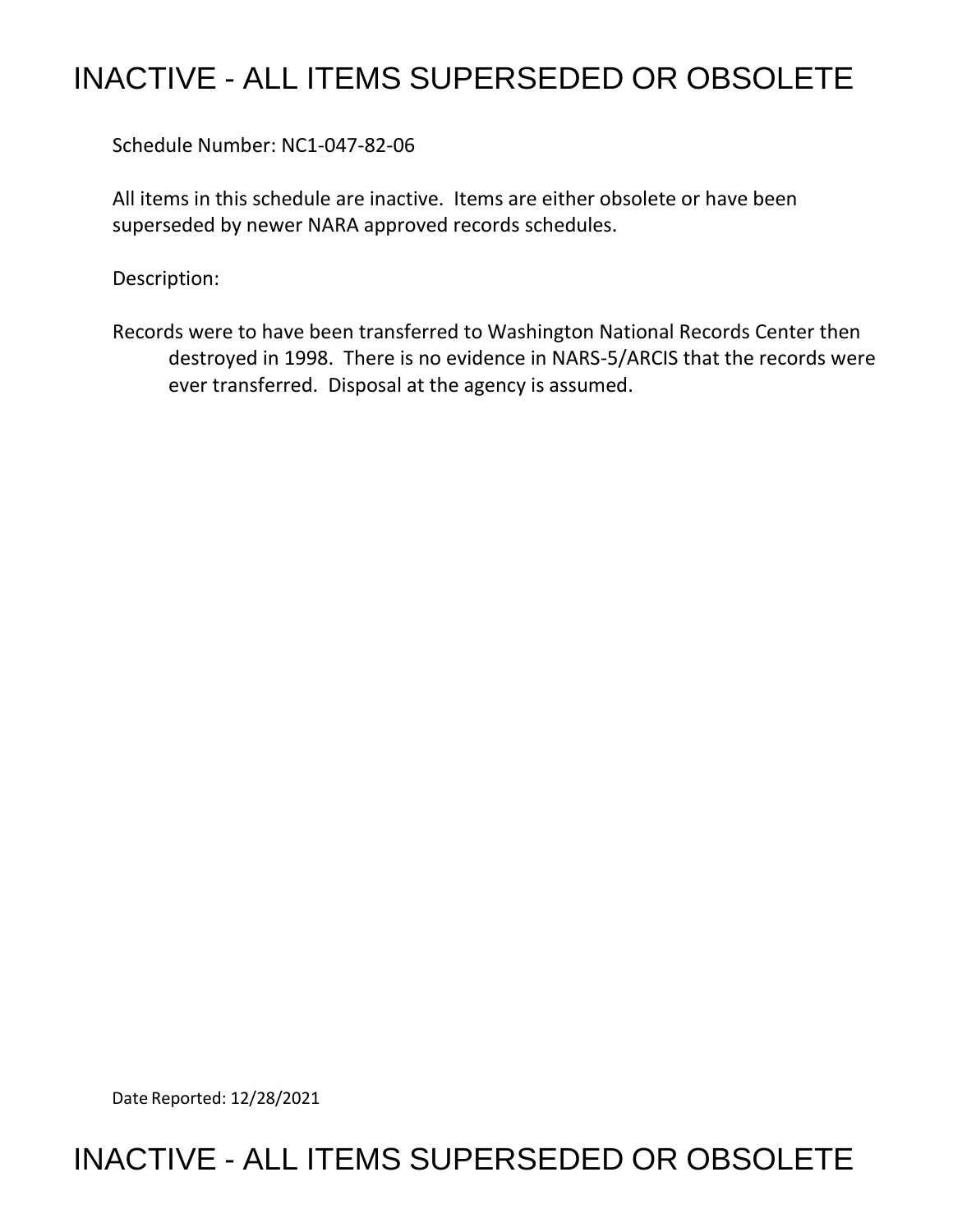| REQUEST FOR RECORDS DISPOSITION AUTHORITY                                                                                                                                                                                                                                                                                              |                                                                                                                                                                                                 | 5 Fet PINY<br><b>LEAVE BLANK</b>      |                           |                     |  |
|----------------------------------------------------------------------------------------------------------------------------------------------------------------------------------------------------------------------------------------------------------------------------------------------------------------------------------------|-------------------------------------------------------------------------------------------------------------------------------------------------------------------------------------------------|---------------------------------------|---------------------------|---------------------|--|
| (See Instructions on reverse)                                                                                                                                                                                                                                                                                                          |                                                                                                                                                                                                 | UN BOL                                |                           |                     |  |
| TO GENERAL SERVICES ADMINISTRATION,                                                                                                                                                                                                                                                                                                    |                                                                                                                                                                                                 | NC1-47-82-6                           |                           |                     |  |
| NATIONAL ARCHIVES AND RECORDS SERVICE, WASHINGTON, DC 20408<br>1 FROM (AGENCY OR ESTABLISHMENT)                                                                                                                                                                                                                                        |                                                                                                                                                                                                 | DATE RECEIVED                         |                           |                     |  |
| HHS_                                                                                                                                                                                                                                                                                                                                   | February 5, 1982                                                                                                                                                                                |                                       |                           |                     |  |
| 2 MAJOR SUBDIVISION                                                                                                                                                                                                                                                                                                                    |                                                                                                                                                                                                 |                                       | NOTIFICATION TO AGENCY    |                     |  |
| <b>SSA</b>                                                                                                                                                                                                                                                                                                                             | call of the more visions of 44 U.S.C. 3303a the dispose re-<br>quest inducing amendments is approved except for items that may<br>de stamped idispasition frace wed or in thdrawn in culumn 10. |                                       |                           |                     |  |
| 3. MINOR SUBDIVISION                                                                                                                                                                                                                                                                                                                   |                                                                                                                                                                                                 |                                       |                           |                     |  |
| Office of Policy                                                                                                                                                                                                                                                                                                                       |                                                                                                                                                                                                 |                                       |                           |                     |  |
| 4 NAME OF PERSON WITH WHOM TO CONFER<br>5 TEL EXT<br>- 594–5770<br>Ernest P. Lardieri                                                                                                                                                                                                                                                  |                                                                                                                                                                                                 |                                       |                           |                     |  |
|                                                                                                                                                                                                                                                                                                                                        |                                                                                                                                                                                                 | $9 - 13 - 85$                         |                           |                     |  |
| 6. CERTIFICATE OF AGENCY REPRESENTATIVE                                                                                                                                                                                                                                                                                                |                                                                                                                                                                                                 |                                       |                           |                     |  |
| I hereby certify that I am authorized to act for this agency in matters pertaining to the disposal of the agency's records;                                                                                                                                                                                                            |                                                                                                                                                                                                 |                                       |                           |                     |  |
| that the records proposed for disposal in this Request of _______ page(s) are not now needed for the business of<br>this agency or will not be needed after the retention periods specified<br>A Request for immediate disposal.<br><b>B</b> Request for disposal after a specified period of time or request for permanent<br>$\{x\}$ |                                                                                                                                                                                                 |                                       |                           |                     |  |
| retention.<br><b>D</b> SIGNATURE OF AGENCY<br>C DATE                                                                                                                                                                                                                                                                                   | <b>E</b> TITLE                                                                                                                                                                                  |                                       |                           |                     |  |
| REPRESENTATIVE                                                                                                                                                                                                                                                                                                                         |                                                                                                                                                                                                 |                                       |                           |                     |  |
| 1/19/82<br>Dr. George Dea                                                                                                                                                                                                                                                                                                              |                                                                                                                                                                                                 | Department Records Management Officer |                           |                     |  |
| 7.<br>8. DESCRIPTION OF ITEM<br>ITEM NO<br>(With Inclusive Dates or Retention Periods)                                                                                                                                                                                                                                                 |                                                                                                                                                                                                 |                                       | 9.<br>SAMPLE OR<br>ON 8OL | 10.                 |  |
| Records Retention and Disposal Schedule<br>Policy Files                                                                                                                                                                                                                                                                                |                                                                                                                                                                                                 |                                       |                           | <b>ACTION TAKEN</b> |  |

| $\mathbf{7}$<br><b>ITEM NO</b> | 8. DESCRIPTION OF ITEM<br>(With Inclusive Dates or Retention Periods)                                                                                                                                                                                                                                                                                                                                                                                                                                                                                                                                                                                                                                                                                                                                                                                                                                             | 9.<br>SAMPLE OR<br><b>ON 80L</b> | 10.<br><b>ACTION TAKEN</b>     |
|--------------------------------|-------------------------------------------------------------------------------------------------------------------------------------------------------------------------------------------------------------------------------------------------------------------------------------------------------------------------------------------------------------------------------------------------------------------------------------------------------------------------------------------------------------------------------------------------------------------------------------------------------------------------------------------------------------------------------------------------------------------------------------------------------------------------------------------------------------------------------------------------------------------------------------------------------------------|----------------------------------|--------------------------------|
|                                | Records Retention and Disposal Schedule<br>Policy Files                                                                                                                                                                                                                                                                                                                                                                                                                                                                                                                                                                                                                                                                                                                                                                                                                                                           |                                  |                                |
|                                | Welfare Reform Proposal Files                                                                                                                                                                                                                                                                                                                                                                                                                                                                                                                                                                                                                                                                                                                                                                                                                                                                                     |                                  |                                |
|                                | A collection of materials accumulated and created in<br>proposed implementation of welfare reforms. Specific<br>documents include copies of draft bills and related amend-<br>ments; comments on proposed legislation; staff papers and<br>proposed implementation plans; costing information; and<br>public opinion materials. Welfare reform plans relating<br>to the federalization of all welfare payments were proposed<br>during the 1970s, but never adopted. Should similar welfare<br>reform proposals be put forth in the future, this collection<br>will be of great administrative value in documenting<br>previously considered plans or options and costs involved.<br>Records are arranged in a subject sequence. No addicional<br>records will be added to the file.<br>Transfer immediately to the Washington National Records<br>Center (WNRC).  Destroy <del>15 years after transfer.</del> MM | f.                               |                                |
| 115-107                        | January, 1998.                                                                                                                                                                                                                                                                                                                                                                                                                                                                                                                                                                                                                                                                                                                                                                                                                                                                                                    | <b>STANDARD FORM 115</b>         |                                |
|                                | MASS DATA CHANGE SHEET NOT NEZDED                                                                                                                                                                                                                                                                                                                                                                                                                                                                                                                                                                                                                                                                                                                                                                                                                                                                                 | Revised April, 1975              | Prescribed by General Services |

Closed out 9-17 82; m

Administration<br>FPMR (41 CFR) 101-11 4